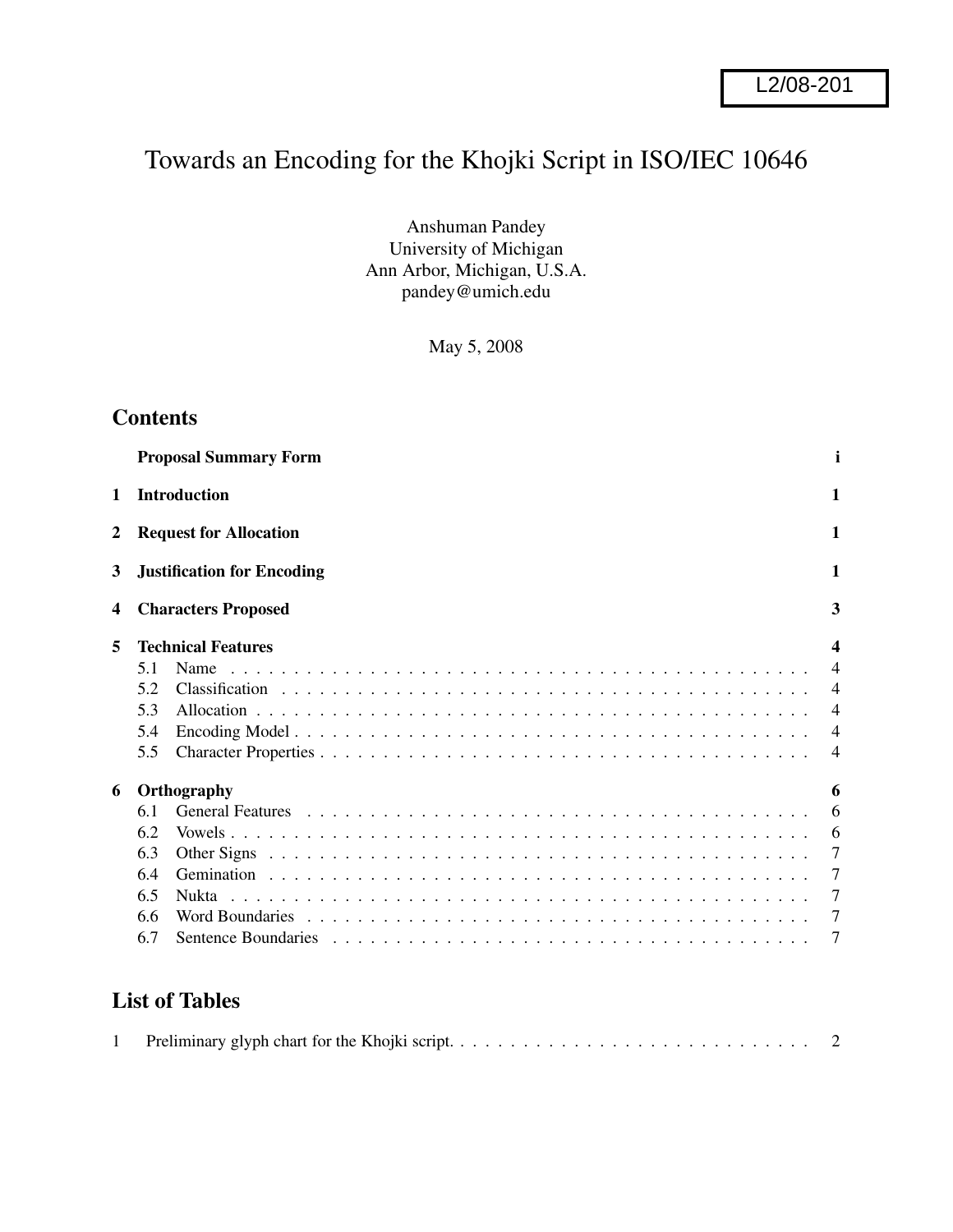#### ISO/IEC JTC 1/SC 2/WG 2 PROPOSAL SUMMARY FORM TO ACCOMPANY SUBMISSIONS FOR ADDITIONS TO THE REPERTOIRE OF ISO/IEC 10646<sup>1</sup>

Please fill all the sections A, B and C below. Please read Principles and Procedures Document (P & P) from http://www.dkuug.dk/JTC1/SC2/WG2/docs/principles.html for guidelines and details before filling this form. Please ensure you are using the latest Form from http://www.dkuug.dk/JTC1/SC2/WG2/docs/summaryform.html. See also http://www.dkuug.dk/JTC1/SC2/WG2/docs/roadmaps.html for latest Roadmaps.

#### **A. Administrative**

- 1. Title: **Towards an Encoding for the Khojki Script in ISO/IEC 10646**
- 2. Requester's name: **Anshuman Pandey (pandey@umich.edu)**
- 3. Requester type (Member Body/Liaison/Individual contribution): **Individual contribution**
- 4. Submission date: **May 5, 2008**
- 5. Requester's reference (if applicable): **N/A**
- 6. Choose one of the following:
	- (a) This is a complete proposal: **No**
	- (b) or, More information will be provided later: **Yes**

#### **B. Technical - General**

- 1. Choose one of the following:
	- (a) This proposal is for a new script (set of characters): **Yes**
		- i. Proposed name of script: **Khojki**
	- (b) The proposal is for addition of character(s) to an existing block: **No**
		- i. Name of the existing block: **N/A**
- 2. Number of characters in proposal: **56**
- 3. Proposed category: **B.1 Specialized (small collections of characters)**
- 4. Is a repertoire including character names provided?: **Yes**
	- (a) If Yes, are the names in accordance with the "character naming guidelines" in Annex L of P&P document?: **Yes**
	- (b) Are the character shapes attached in a legible form suitable for review?: **Yes**
- 5. Who will provide the appropriate computerized font (ordered preference: True Type, or PostScript format) for publishing the standard?: **Anshuman Pandey**; **True Type format**
	- (a) If available now, identify source(s) for the font and indicate the tools used: **The characters of the digitized Khojki font are based on normalized forms of written Khojki characters. The font was drawn by Anshuman Pandey with Metafont and converted to True Type with FontForge.**
- 6. References:
	- (a) Are references (to other character sets, dictionaries, descriptive texts etc.) provided?: **Yes**
	- (b) Are published examples of use (such as samples from newspapers, magazines, or other sources) of proposed characters attached?: **Yes**
- 7. Special encoding issues:
	- (a) Does the proposal address other aspects of character data processing (if applicable) such as input, presentation, sorting, searching, indexing, transliteration etc. (if yes please enclose information)? **Yes; see proposal for additional details.**.
- 8. Additional Information: Submitters are invited to provide any additional information about Properties of the proposed Character(s) or Script that will assist in correct understanding of and correct linguistic processing of the proposed character(s) or script. Examples of such properties are: Casing information, Numeric information, Currency information, Display behaviour information such as line breaks, widths etc., Combining behaviour, Spacing behaviour, Directional behaviour, Default Collation behaviour, relevance in Mark Up contexts, Compatibility equivalence and other Unicode normalization related information. See the Unicode standard at http://www.unicode.org for such information on other scripts. Also see http://www.unicode.org/Public/UNIDATA/UCD.html and associated Unicode Technical Reports for information needed for consideration by the Unicode Technical Committee for inclusion in the Unicode Standard. **Character properties and numeric information are included.**

<sup>1</sup> Form number: N3102-F (Original 1994-10-14; Revised 1995-01, 1995-04, 1996-04, 1996-08, 1999-03, 2001-05, 2001-09, 2003-11, 2005-01, 2005-09, 2005-10, 2007-03)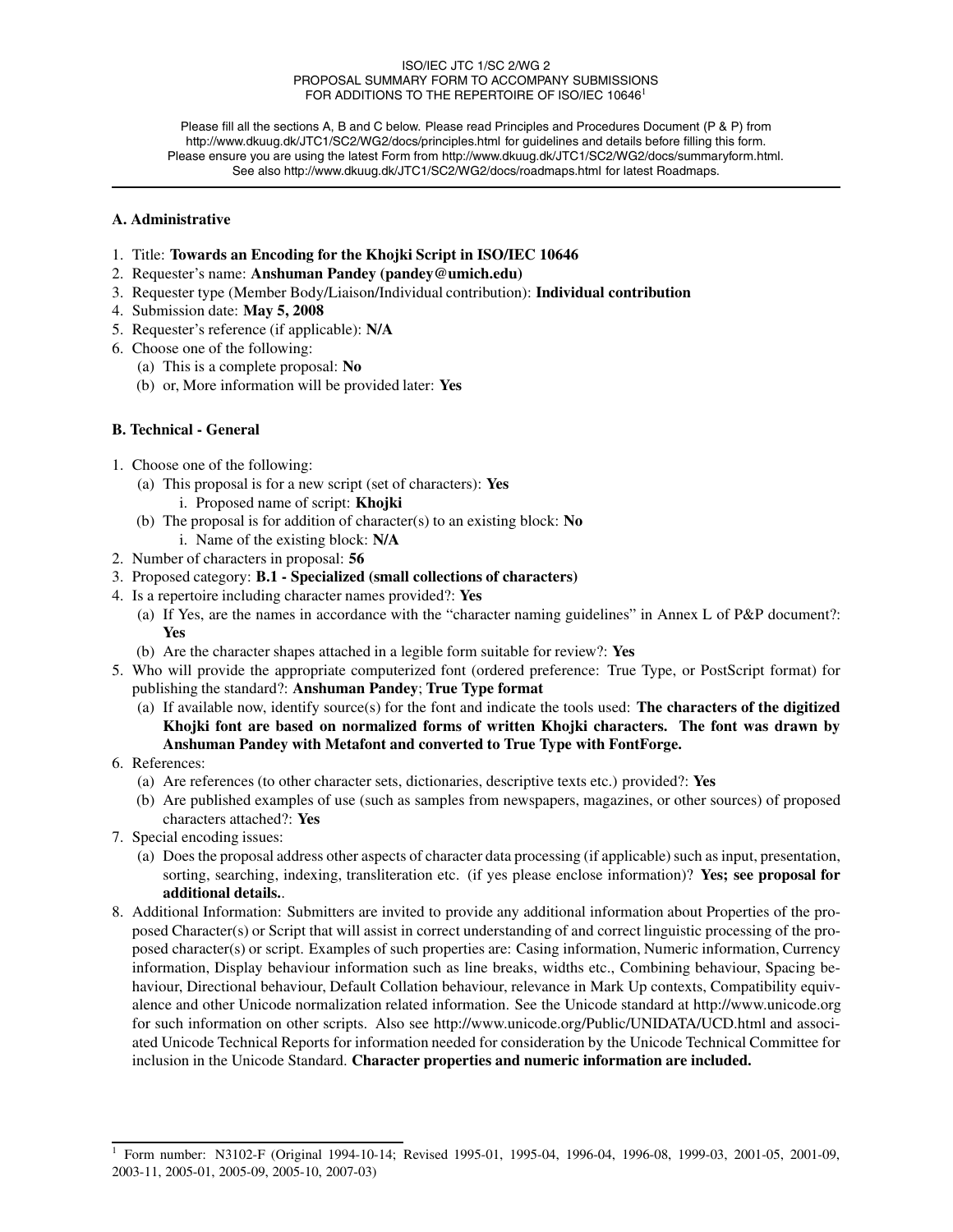#### **C. Technical - Justification**

- 1. Has this proposal for addition of character(s) been submitted before?: **No**
- 2. Has contact been made to members of the user community (for example: National Body, user groups of the script or characters, other experts, etc.)? **Yes**
	- (a) If Yes, with whom?: **N/A**
		- i. If Yes, available relevant documents: **N/A**
- 3. Information on the user community for the proposed characters (for example: size, demographics, information technology use, or publishing use) is included? **Yes**
	- (a) Reference: **(Add details)**
- 4. The context of use for the proposed characters (type of use; common or rare): **Common**
- (a) Reference: **The script was used primarily by the Ismaili religious community in South Asia.**
- 5. Are the proposed characters in current use by the user community?: **Yes. Members of the Ismaili community and specialists studying Ismaili literature require the script.**
	- (a) If Yes, where? Reference: **In India, Pakistan, the United Kingdom, and the United States.**
- 6. After giving due considerations to the principles in the P&P document must the proposed characters be entirely in the BMP?: **No**
	- (a) If Yes, is a rationale provided?: **N/A**
		- i. If Yes, reference: **N/A**
- 7. Should the proposed characters be kept together in a contiguous range (rather than being scattered)? **Yes**
- 8. Can any of the proposed characters be considered a presentation form of an existing character or character sequence? **No**
	- (a) If Yes, is a rationale for its inclusion provided?: **N/A**
		- i. If Yes, reference: **N/A**
- 9. Can any of the proposed characters be encoded using a composed character sequence of either existing characters or other proposed characters? **No**
	- (a) If Yes, is a rationale provided?: **N/A**
		- i. If Yes, reference: **N/A**
- 10. Can any of the proposed character(s) be considered to be similar (in appearance or function) to an existing character? **Yes**
	- (a) If Yes, is a rationale for its inclusion provided? **Yes**
		- i. If Yes, reference: **See text of proposal**
- 11. Does the proposal include use of combining characters and/or use of composite sequences? **Yes**
	- (a) If Yes, is a rationale for such use provided? **Yes**
		- i. If Yes, reference: **See text of proposal**
	- (b) Is a list of composite sequences and their corresponding glyph images (graphic symbols) provided? **N/A** i. If Yes, reference: **N/A**
- 12. Does the proposal contain characters with any special properties such as control function or similar semantics? **Yes** (a) If Yes, describe in detail (include attachment if necessary): **Virama**
- 13. Does the proposal contain any Ideographic compatibility character(s)? **No**
	- (a) If Yes, is the equivalent corresponding unified ideographic character(s) identified? **N/A**
		- i. If Yes, reference: **N/A**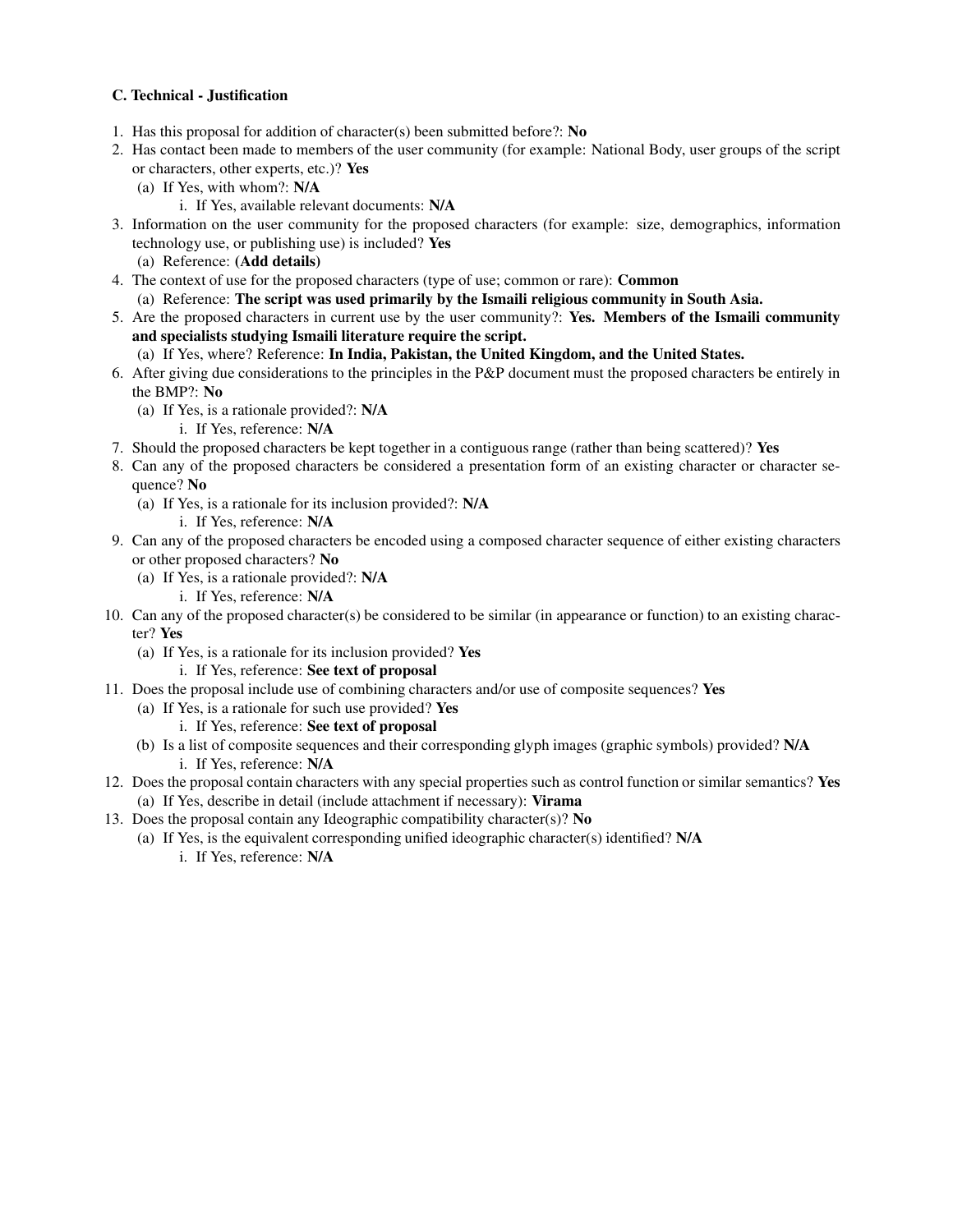# **1 Introduction**

This is a working document for a project to encode the Khojki script in the Supplementary Multilingual Plane (Plane 1) of the Universal Character Set (ISO/IEC 10646).

The intent of this document is to initiate discussion regarding the character repertoire of the Khojki script, forms of the characters, and technical features of the script. Background information on the script, description of its orthography, and specimens are forthcoming.

The font used here was developed by the author. It is a basic font that strives only to be illustrative. A formal typeface will be developed to accompany revisions of this proposal.

# **2 Request for Allocation**

Khojki is presently not allocated in the Roadmap to the Supplementary Multilingual Plane (SMP). Khojki will require a maximum of five rows.

It is requested that the Unicode Technical Committee (UTC) allocate space for Khojki in the SMP.

# **3 Justification for Encoding**

The Khojki script is an ecclesastical script that was used by the Khoja community of South Asia to record religious literature. It is associated specifically with the Shia Nizari Ismaili religious community.

Khojki is a Brahmi-based script derived from the Landa class of scripts. It was used primarily in Sind, in modern Pakistan.

Collection of Khojki manuscripts are held by Harvard University and the Institute of Ismaili Studies (London). Khojki documents are actively studied by specialists of devotional literature and the texts contained in the documents are used by members of the Ismaili community.

An encoding for Khojki in the Universal Character Set will provide a means for the Ismaili community and specialists to preserve literature in the script and to further the study of both Ismaili literature and the Khojki script.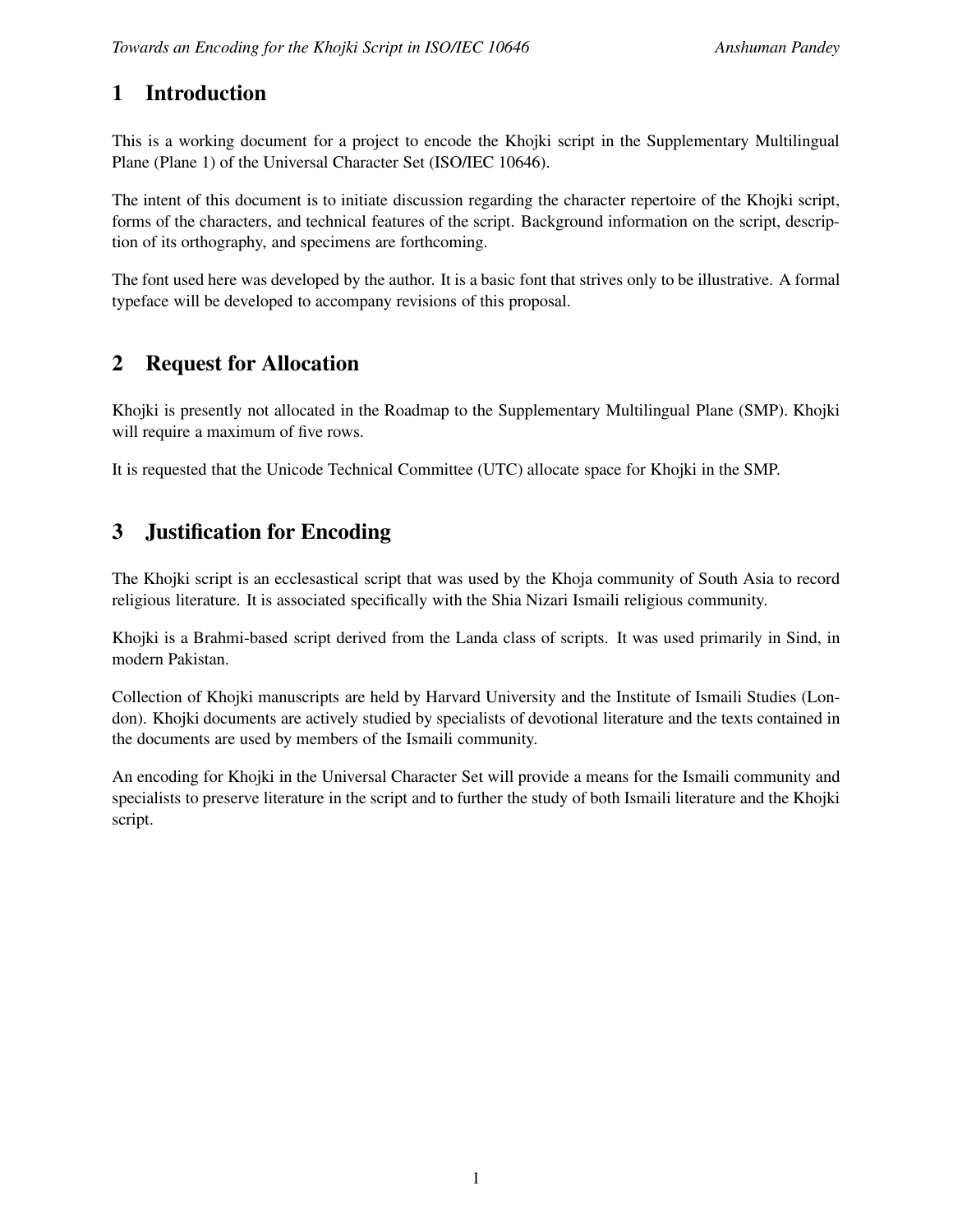|                          | 8x                         | 9x                    | Ax                       | Bx             | Cx |
|--------------------------|----------------------------|-----------------------|--------------------------|----------------|----|
| $\mathbf 0$              | $\hat{\mathcal{C}}$        | 3°                    | $\boldsymbol{\varkappa}$ | $\bigcirc$     |    |
| $\mathbf{1}$             | 7                          | ત્ર                   | ન                        | $\mathcal{A}$  |    |
| $\overline{\mathbf{c}}$  | ่ ใ                        | <b>S</b>              | પ                        | $\bigcirc$     |    |
| 3                        | જી                         | み                     | $\lambda$                | ु              |    |
| $\overline{\mathcal{L}}$ |                            | उा                    | m                        |                |    |
| 5                        | જી                         | २:                    | $\overline{\mathcal{H}}$ | े              |    |
| 6                        |                            | $\zeta$               | ઞ                        | ै              |    |
| $\overline{7}$           | $\mathcal Y$               | $\boldsymbol{\delta}$ | N                        | ो              |    |
| 8                        | ৰ্ন                        | lw                    | <mark>०</mark> ०         | ॏ              |    |
| 9                        | $\epsilon$                 |                       | $\lambda$                | $\mathcal{A}$  |    |
| A                        | $\widehat{\eta}$           | ڡ                     | ય                        | $\ddot{\circ}$ |    |
| B                        | $\boldsymbol{\mathcal{S}}$ | $\tilde{\mathcal{L}}$ | ထု                       | $\frac{3}{2}$  |    |
| $\mathsf{C}$             | $\mathscr{V}$              | $\lambda$             | P                        | ٠              |    |
| D                        | ગ                          | ৸                     | Ŋ                        |                |    |
| E                        | ગ્ર                        | ૧                     | न्न                      |                |    |
| F                        | ઘ                          | $\overline{\xi}$      |                          |                |    |

Table 1: Preliminary glyph chart for the Khojki script.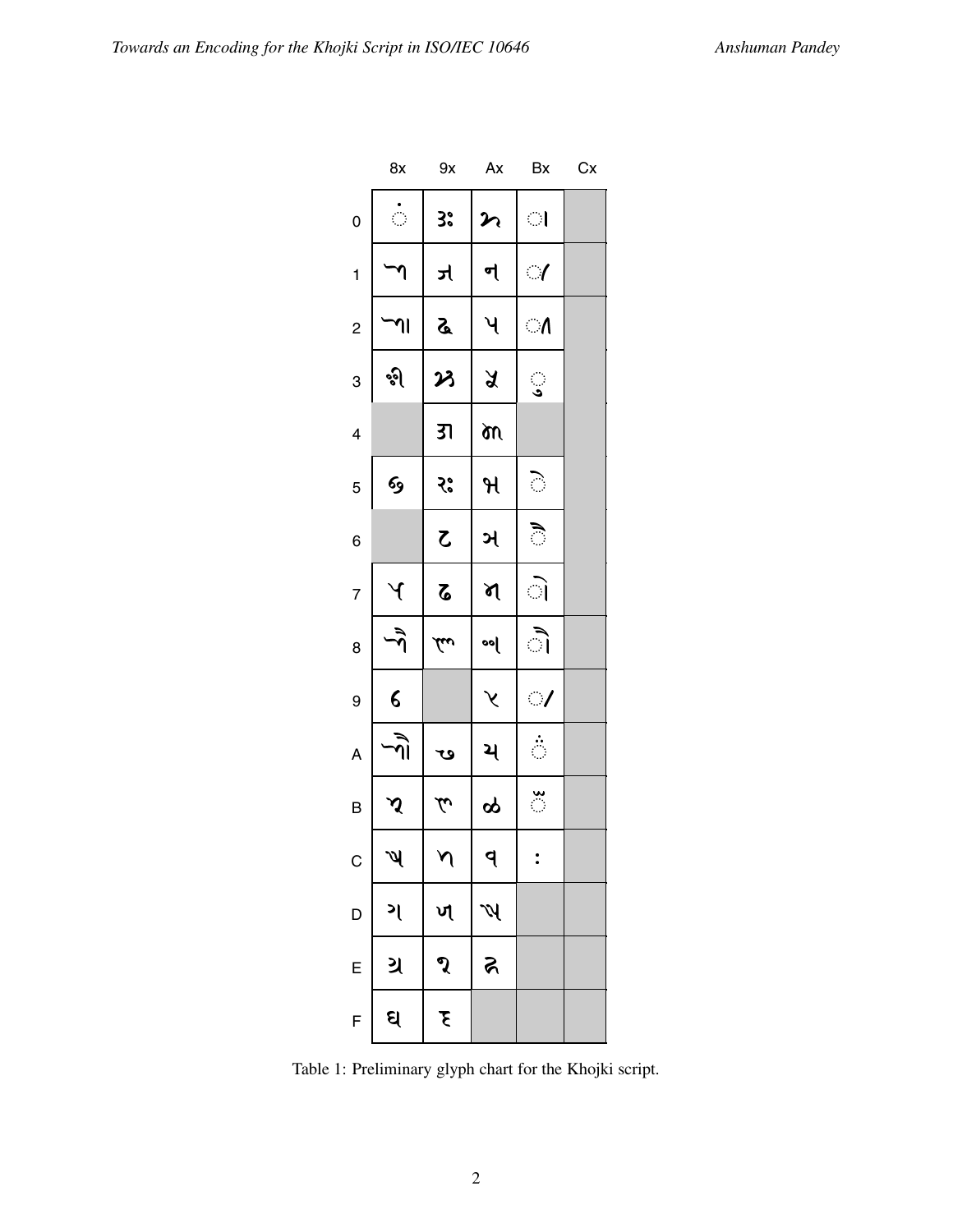# **4 Characters Proposed**

As of yet, 56 characters have been identified as constituting the core set of Khojki letters and signs.

**Consonants** There are 35 consonant letters:

| $\mathbf{\hat{y}}$       | KHOJKI LETTER KA                                      | $\mathbf{z}$          | KHOJKI LETTER TTHA   | òn                   | KHOJKI LETTER BA     |
|--------------------------|-------------------------------------------------------|-----------------------|----------------------|----------------------|----------------------|
| પ                        | KHOJKI LETTER KHA                                     | بعكم                  | KHOJKI LETTER DDA    | મ                    | KHOJKI LETTER BBA    |
| ગ                        | KHOJKI LETTER GA                                      | ڡ                     | KHOJKI LETTER DDHA   | ઞ                    | KHOJKI LETTER BHA    |
| ગ્ર                      | KHOJKI LETTER GGA                                     | $\tilde{\mathcal{L}}$ | KHOJKI LETTER NNA    | শ                    | KHOJKI LETTER MA     |
| ସ                        | KHOJKI LETTER GHA                                     | $\gamma$              | KHOJKI LETTER TA     | ৽৽[                  | KHOJKI LETTER YA     |
| 3.                       | KHOJKI LETTER NGA                                     | খ                     | KHOJKI LETTER THA    | Υ                    | KHOJKI LETTER RA     |
| ન્ન                      | KHOJKI LETTER CA                                      | ૧                     | KHOJKI LETTER DA     | ય                    | KHOJKI LETTER LA     |
| ଙ୍କ                      | KHOJKI LETTER CHA                                     | Έ                     | KHOJKI LETTER DDDA   | ಹ                    | KHOJKI LETTER LLA    |
| プ                        | KHOJKI LETTER JA                                      | η                     | KHOJKI LETTER DHA    | ঀ                    | KHOJKI LETTER VA     |
| उा                       | KHOJKI LETTER JHA                                     | ન                     | KHOJKI LETTER NA     | W                    | KHOJKI LETTER SA     |
| २:                       | KHOJKI LETTER NYA                                     | પ                     | KHOJKI LETTER PA     | ର                    | KHOJKI LETTER HA     |
| $\mathcal{L}$            | KHOJKI LETTER TTA                                     | $\chi$                | KHOJKI LETTER PHA    |                      |                      |
| <b>Vowels</b>            | There are 8 independent vowels:                       |                       |                      |                      |                      |
| $\overline{\phantom{a}}$ | KHOJKI LETTER A                                       | 69                    | KHOJKI LETTER U      | 6.                   | KHOJKI LETTER O      |
| $\overline{r}$           | KHOJKI LETTER AA                                      | Y                     | KHOJKI LETTER E      | $\tilde{\mathbb{P}}$ | KHOJKI LETTER AU     |
| જી                       | KHOJKI LETTER I                                       | $\tilde{r}$           | KHOJKI LETTER AI     |                      |                      |
|                          | <b>Vowel Signs</b> There are 8 dependent vowel signs: |                       |                      |                      |                      |
| $\bigcirc$               | KHOJKI VOWEL SIGN AA                                  | ु                     | KHOJKI VOWEL SIGN U  | ा                    | KHOJKI VOWEL SIGN O  |
| $\circ$                  | KHOJKI VOWEL SIGN I                                   | े                     | KHOJKI VOWEL SIGN E  | ै।                   | KHOJKI VOWEL SIGN AU |
| ೂ                        | KHOJKI VOWEL SIGN II                                  | ै                     | KHOJKI VOWEL SIGN AI |                      |                      |

**Various Signs** There are 4 various signs:

|              | KHOJKI SIGN ANUSVARA | $\mathcal{L}_{\mathcal{A}}$<br>w | KHOIKI NUKTA  |
|--------------|----------------------|----------------------------------|---------------|
| $\bigcirc$ / | KHOIKI SIGN VIRAMA   |                                  | KHOJKI SHADDA |

 $\ddot{\cdot}$ 

**Punctuation** There is one punctuation sign:

Ê khojki word separator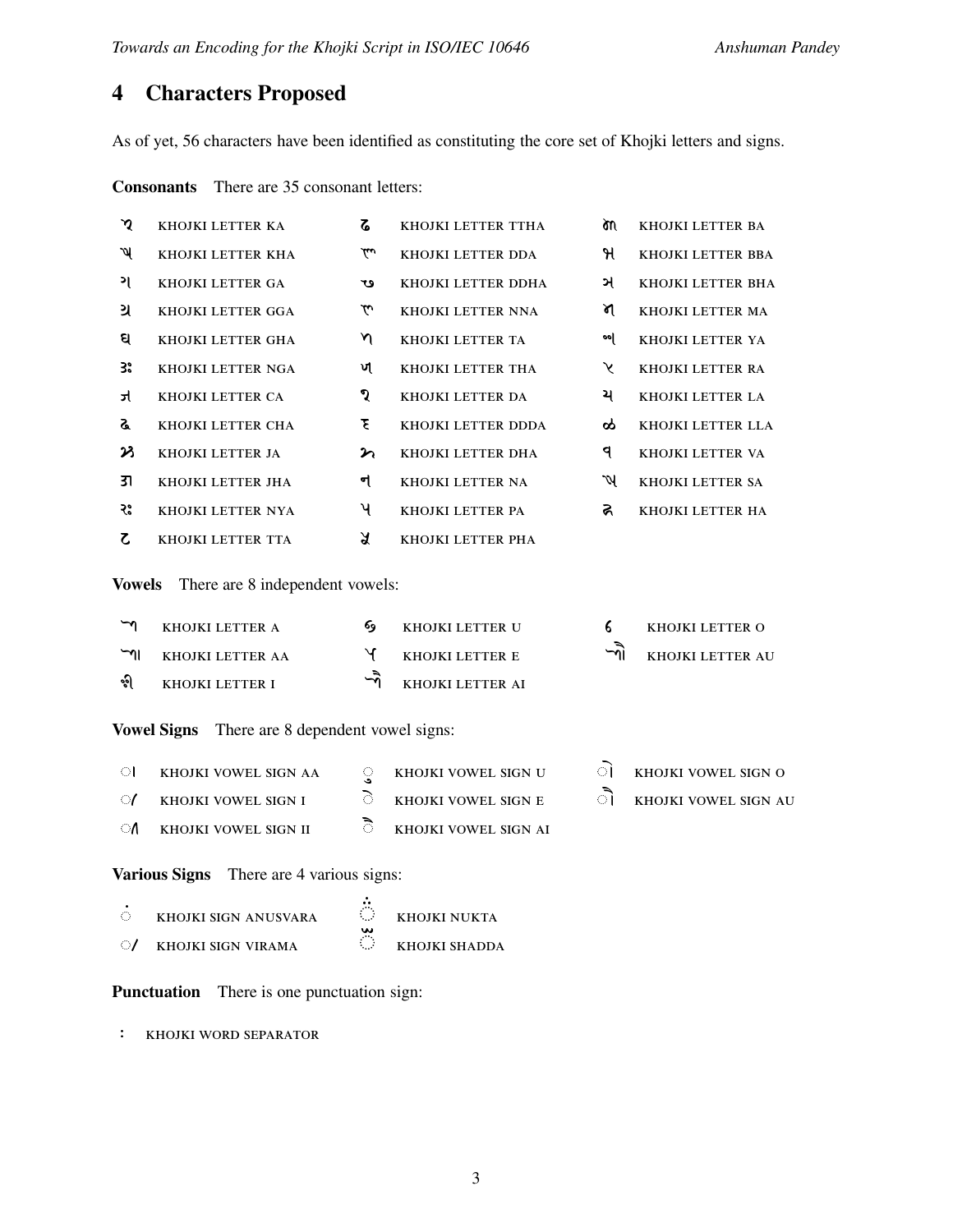# **5 Technical Features**

### **5.1 Name**

The name of the script in the UCS shall be Khojki.

### **5.2 Classification**

Khojki is classified as a "Category B.1" (Specialized - small collection of characters) as per the criteria specified in ISO/IEC JTC 1/SC 2/WG 2 N3002.<sup>1</sup> The script consists of a small set of characters used by a small ecclesiastical community, whose literature is written in the script. Khojki is not used for ordinary communication. Although it is a minor script with a limited user base, there exists a large body of literature written and printed in Khojki.

### **5.3 Allocation**

Khojki should be encoded in the Supplementary Multilingual Plane (SMP) (Plane 1) of the UCS. It has not yet been allocated in the SMP Roadmap. A tentative allocation of five rows is suggested for Khojki. It is likely that the script will only require four rows, but there may be punctuation and other signs that have not yet been identified. The glyph chart in Table 1 shows the characters proposed for encoding. Character properties are given in section 5.5.1

### **5.4 Encoding Model**

The Khojki script is an abugida of the Brahmic type. It is written from left to right. The formation of syllables in Khojki follows the pattern common to north Indic scripts. The encoding model for Khojki may be based on the model implemented for Gurmukhi.

Consonant letters bear the inherent vowel *a* (KHOJKI LETTER A) when unaccompanied by a vowel sign. The inherent vowel is suppressed by the *virāma (KHOJKI SIGN VIRAMA)* to produce the bare consonant. The inherent vowel is changed by applying a vowel sign to the consonant. All dependent vowel signs are written above, below, or to the left of the consonant (including the dependent  $\mathcal{C}/K$  khojki vowel sign i).

A sequence of consonants (in which all consonants except for the final are marked by *virama*) is written as a consonant conjunct, which may occur as (a) a true ligature; (b) half-forms of all consonants except the final consonant, which assumes its full form; and (c) a sequence of full-form consonants marked with an explicit *virāma* except for the final consonant.

### **5.5 Character Properties**

**Vowels** All independent vowels have the following properties:

General Category: Lo (Letter, Other) Combining Class: 0 (Spacing, split, enclosing, reordrant, and Tibetan subjoined) Bidirectional Class: L (Left-to-Right)

<sup>1</sup> International Organization for Standardization, 2005: 4.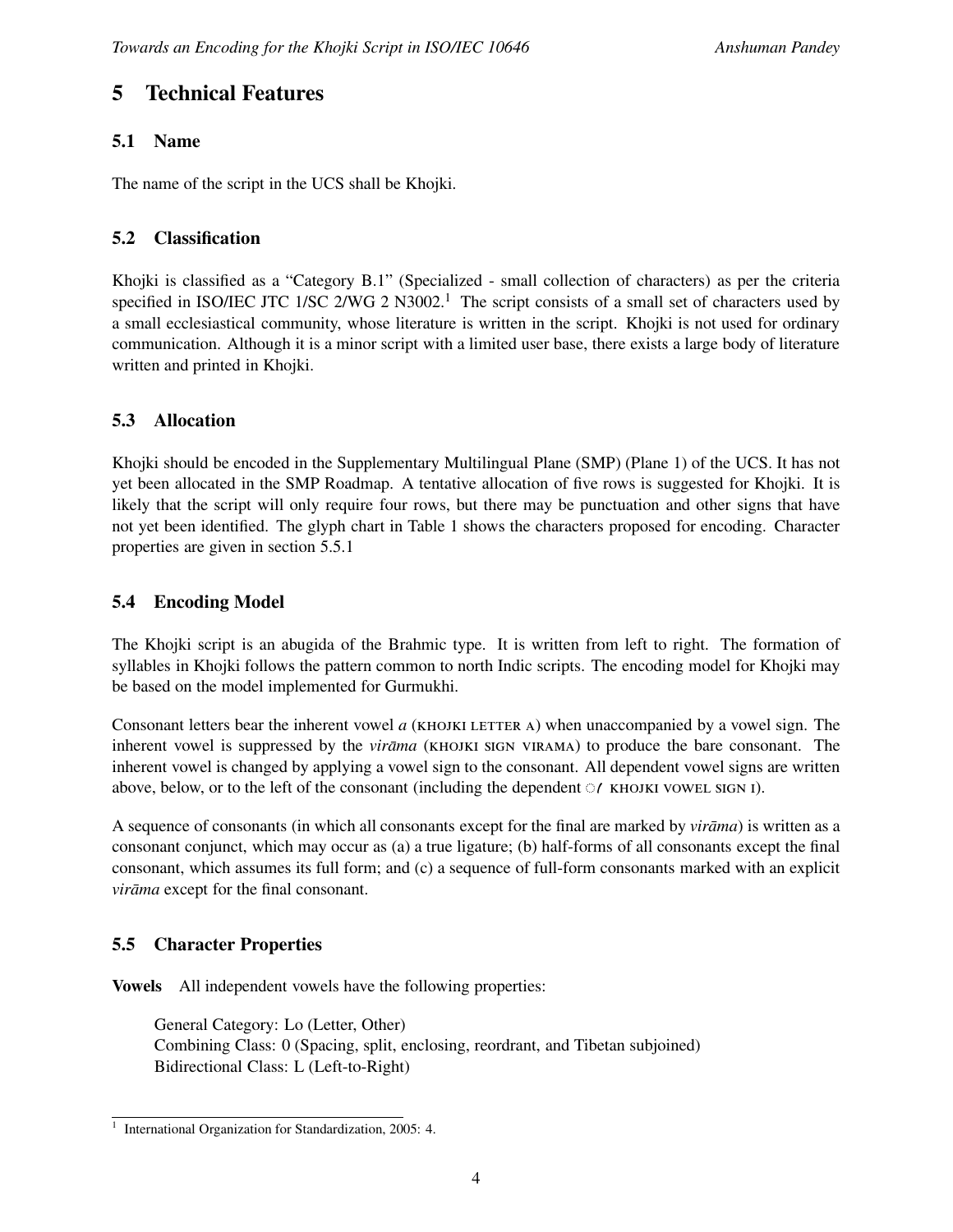**Vowel Signs** The dependent vowel signs are divided into two classes based upon their spacing attributes. The first class consists of the spacing marks khojki vowel sign aa, khojki vowel sign i, khojki vowel sign ii, khojki vowel sign o, and khojki vowel sign au, which have the following properties:

General Category: Mc (Mark, Spacing Combining) Combining Class: 0 (Spacing, split, enclosing, reordrant, and Tibetan subjoined) Bidirectional Class: L (Left-to-Right)

The second class consists of the non-spacing marks khojki vowel sign u, khojki vowel sign uu, khojki vowel sign e, and khojki vowel sign ai, which have the following properties:

General Category: Mn (Mark, Nonspacing) Combining Class: 0 (Spacing, split, enclosing, reordrant, and Tibetan subjoined) Bidirectional Class: NSM (Non-Spacing Mark)

**Consonants** All consonants have the following properties:

General Category: Lo (Letter, Other) Combining Class: 0 (Spacing, split, enclosing, reordrant, and Tibetan subjoined) Bidirectional Class: L (Left-to-Right)

**Various Signs** The KHOJKI SIGN ANUSVARA is a non-spacing mark that belongs to the general category "Mn," is of combining class "0," and possesses the bidirectional class value "NSM."

The khojki sign virama is a spacing mark that belongs to the general category "Mc," has a combining class value of "9" (Viramas), and has the bidirectional class value "L".

The KHOJKI SIGN NUKTA is a non-spacing spacing mark that belongs to the general category "Mn," is of combining class "7" (Nuktas), and possesses the bidirectional class value "NSM".

The KHOJKI SIGN SHADDA is a non-spacing spacing mark that belongs to the general category "Mn," is of combining class "0," and possesses the bidirectional class value "NSM".

#### **5.5.1 Unicode Character Database Format**

The properties for Khojki characters in the Unicode Character Database format are:

```
xxx80;KHOJKI SIGN ANUSVARA;Mn;0;NSM;;;;;N;;;;;
xxx81;KHOJKI LETTER A;Lo;0;L;;;;;N;;;;;
xxx82;KHOJKI LETTER AA;Lo;0;L;;;;;;N;;;;;
xxx83;KHOJKI LETTER I;Lo;0;L;;;;;N;;;;;
xxx84;<reserved>
xxx85;KHOJKI LETTER U;Lo;0;L;;;;;N;;;;;
xxx86;<reserved>
xxx87;KHOJKI LETTER E;Lo;0;L;;;;;N;;;;;
xxx88;KHOJKI LETTER AI;Lo;0;L;;;;;N;;;;;
xxx89;KHOJKI LETTER O;Lo;0;L;;;;;N;;;;;
xxx8A;KHOJKI LETTER AU;Lo;0;L;;;;;;N;;;;;
xxx8B;KHOJKI LETTER KA;Lo;0;L;;;;;;N;;;;;
xxx8C;KHOJKI LETTER KHA;Lo;0;L;;;;;;N;;;;;
xxx8D;KHOJKI LETTER GA;Lo;0;L;;;;;;N;;;;;
xxx8E;KHOJKI LETTER GGA;Lo;0;L;;;;;N;;;;;
xxx8F;KHOJKI LETTER GHA;Lo;0;L;;;;;N;;;;;
```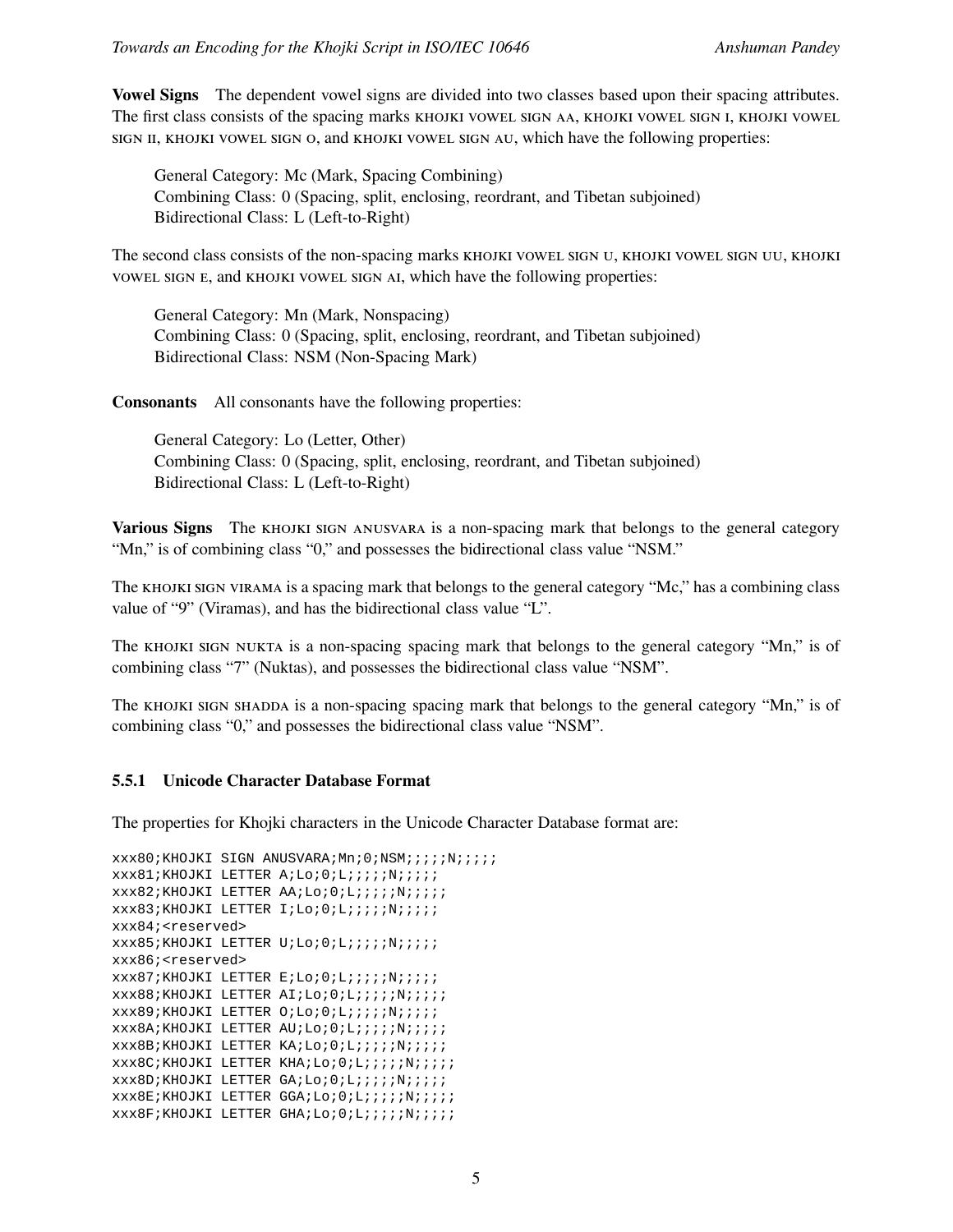```
xxx90;KHOJKI LETTER NGA;Lo;0;L;;;;;N;;;;;
xxx91;KHOJKI LETTER CA;Lo;0;L;;;;;N;;;;;
xxx92;KHOJKI LETTER CHA;Lo;0;L;;;;;;N;;;;;
xxx93;KHOJKI LETTER JA;Lo;0;L;;;;;N;;;;;
xxx94;KHOJKI LETTER JHA;Lo;0;L;;;;;;N;;;;;
xxx95;KHOJKI LETTER NYA;Lo;0;L;;;;;;N;;;;;
xxx96;KHOJKI LETTER TTA;Lo;0;L;;;;;N;;;;;
xxx97;KHOJKI LETTER TTHA;Lo;0;L;;;;;;N;;;;;
xxx98;KHOJKI LETTER DDA;Lo;0;L;;;;;;N;;;;;
xxx9A;<reserved>
xxx9B;KHOJKI LETTER DDHA;Lo;0;L;;;;;;;;;;;
xxx9C;KHOJKI LETTER NNA;Lo;0;L;;;;;;N;;;;;
xxx9D;KHOJKI LETTER TA;Lo;0;L;;;;;N;;;;;
xxx9E;KHOJKI LETTER THA;Lo;0;L;;;;;;N;;;;;
xxx9F;KHOJKI LETTER DA;Lo;0;L;;;;;N;;;;;
xxx99;KHOJKI LETTER DDDA;Lo;0;L;;;;;N;;;;;
xxxA0;KHOJKI LETTER DHA;Lo;0;L;;;;;N;;;;;
xxxA1;KHOJKI LETTER NA;Lo;O;L;;;;;;N;;;;;
xxxA2;KHOJKI LETTER PA;Lo;0;L;;;;;;N;;;;;
xxxA3;KHOJKI LETTER PHA;Lo;0;L;;;;;;N;;;;;
xxxA4;KHOJKI LETTER BA;Lo;0;L;;;;;N;;;;;
xxxA5;KHOJKI LETTER BBA;Lo;0;L;;;;;;N;;;;;
xxxA6;KHOJKI LETTER BHA;Lo;O;L;;;;;;N;;;;;
xxxA7;KHOJKI LETTER MA;Lo;0;L;;;;;N;;;;;
xxxA8;KHOJKI LETTER YA;Lo;0;L;;;;;;N;;;;;
xxxA9;KHOJKI LETTER RA;Lo;O;L;;;;;;N;;;;;
xxxAA;KHOJKI LETTER LA;Lo;0;L;;;;;N;;;;;
xxxAB;KHOJKI LETTER LLA;Lo;0;L;;;;;N;;;;;
xxxAC;KHOJKI LETTER VA;Lo;0;L;;;;;N;;;;;
xxxAD;<reserved>
xxxAE;KHOJKI LETTER SA;Lo;0;L;;;;;N;;;;;
xxxAF;KHOJKI LETTER HA;Lo;0;L;;;;;N;;;;;
xxxB0;KHOJKI VOWEL SIGN AA;Mn;0;NSM;;;;;N;;;;;
xxxB1;KHOJKI VOWEL SIGN I;Mc;0;L;;;;;N;;;;;
xxxB2;KHOJKI VOWEL SIGN II;Mc;0;L;;;;;N;;;;;
xxxB3;KHOJKI VOWEL SIGN U;Mn;0;NSM;;;;;N;;;;;
xxxB4;<reserved>
xxxB5;KHOJKI VOWEL SIGN E;Mn;0;NSM;;;;;N;;;;;
xxxB6;KHOJKI VOWEL SIGN AI;Mn;0;NSM;;;;;N;;;;;
xxxB7;KHOJKI VOWEL SIGN O;Mn;0;NSM;;;;;N;;;;;
xxxB8;KHOJKI VOWEL SIGN AU;Mn;0;NSM;;;;;N;;;;;
xxxB9;KHOJKI SIGN VIRAMA;Mc;9;NSM;;;;;N;;;;;
xxxBA;KHOJKI SIGN NUKTA;Mn;7;NSM;;;;;;;;;;
xxxBB;KHOJKI SIGN SHADDA;Mn;0;NSM;;;;;N;;;;;
xxxBC;KHOJKI WORD SEPARATOR;Po;0;L;;;;;N;;;;;
xxxBD;<reserved>
xxxBE;<reserved>
xxxBF;<reserved>
```
# **6 Orthography**

#### **6.1 General Features**

#### **6.2 Vowels**

Khojki does not have an independent character for  $\pi$ ; the I is used instead. It does, however, have the dependent vowel sign for ii.